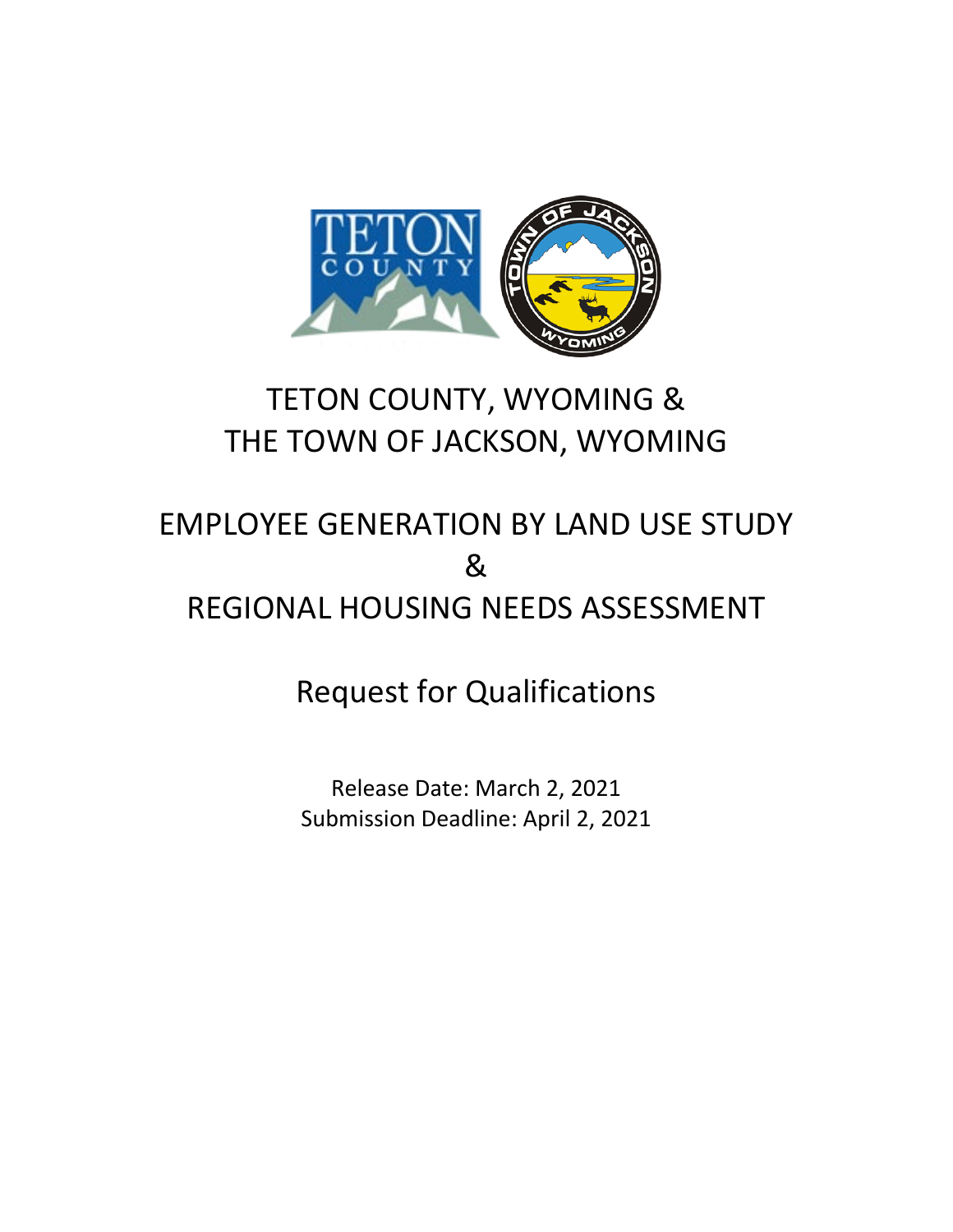#### **REQUEST SUMMARY**

The Town of Jackson and Teton County seek a qualified team to conduct 1) an Employee Generation by Land Use Study and 2) a Regional Housing Needs Assessment. The Town and County are committed to increasing the supply of stable, affordable housing for the local workforce to meet community goals related to Quality of Life, Ecosystem Stewardship, and Growth Management (see: Jackson/Teton County [Comprehensive Plan\)](http://jacksontetonplan.com/270/Comprehensive-Plan).

The Town and County released a similar Request in 2020, but due to the dynamic challenges of the ongoing COVID-19 pandemic, chose to abandon the project. This new Request represents an expanded scope that includes a Regional Housing Needs Assessment.

#### Introduction

The Jackson/Teton County Comprehensive Plan ("Comp Plan") establishes the goal of housing at least 65% of the Teton County workforce locally. The Comp Plan includes a variety of strategies to achieve this goal, including Policy 5.3.a which requires developers to mitigate their impact on the availability of housing that is affordable to the local workforce.

In November 2015, th[e Workforce Housing Action Plan](http://jacksontetonplan.com/DocumentCenter/View/513/Workforce-Housing-Action-Plan-November-2015-PDF) was adopted, establishing a new framework for creating workforce housing. This framework included the creation of the Jackson/Teton County Housing Department, and an emphasis on public-private partnerships and zoning incentives to create workforce housing.

In July 2018, updates to zoning in the Town of Jackson, Town and County Housing Requirements ("mitigation program"), and the rules that govern the housing program ("rules and regs") were adopted by the Town Council and Board of County Commissioners. Major policy changes included incentives for developers to build workforce housing in the Town and a move to a mitigation program based on employee generation that requires commercial and residential developers to mitigate for the employees their development creates who earn less than 200% of median family income. The employee generation numbers are currently derived from the existing 2013 Employee Generation by Land Use Study ("Housing Nexus Study").

The Town and County now seek a new Housing Nexus Study that will document current links between the construction of new commercial and residential development and the employees generated by the development. The study should also provide information about the existing types of jobs, the wages being earned, the percentage of the workforce living locally, the gap between income and housing costs, and information about non-brick-and-mortar businesses including the employees generated and wages earned. The study shall also provide information about if and how to require non-brick-and-mortar businesses to mitigate for their impacts.

In addition to the Housing Nexus Study, the Town and County seek a new Regional Housing Needs Assessment that will provide information about the current and future workforce housing needs for Teton County, WY; Teton County, ID; and Northern Lincoln County, WY.

Finally, the consultant will be asked to facilitate a technical stakeholder group and public engagement for the project. The stakeholder group will consist of nine community members and five key staff. The stakeholder group's purpose is to provide expertise to staff but will not be a recommending body.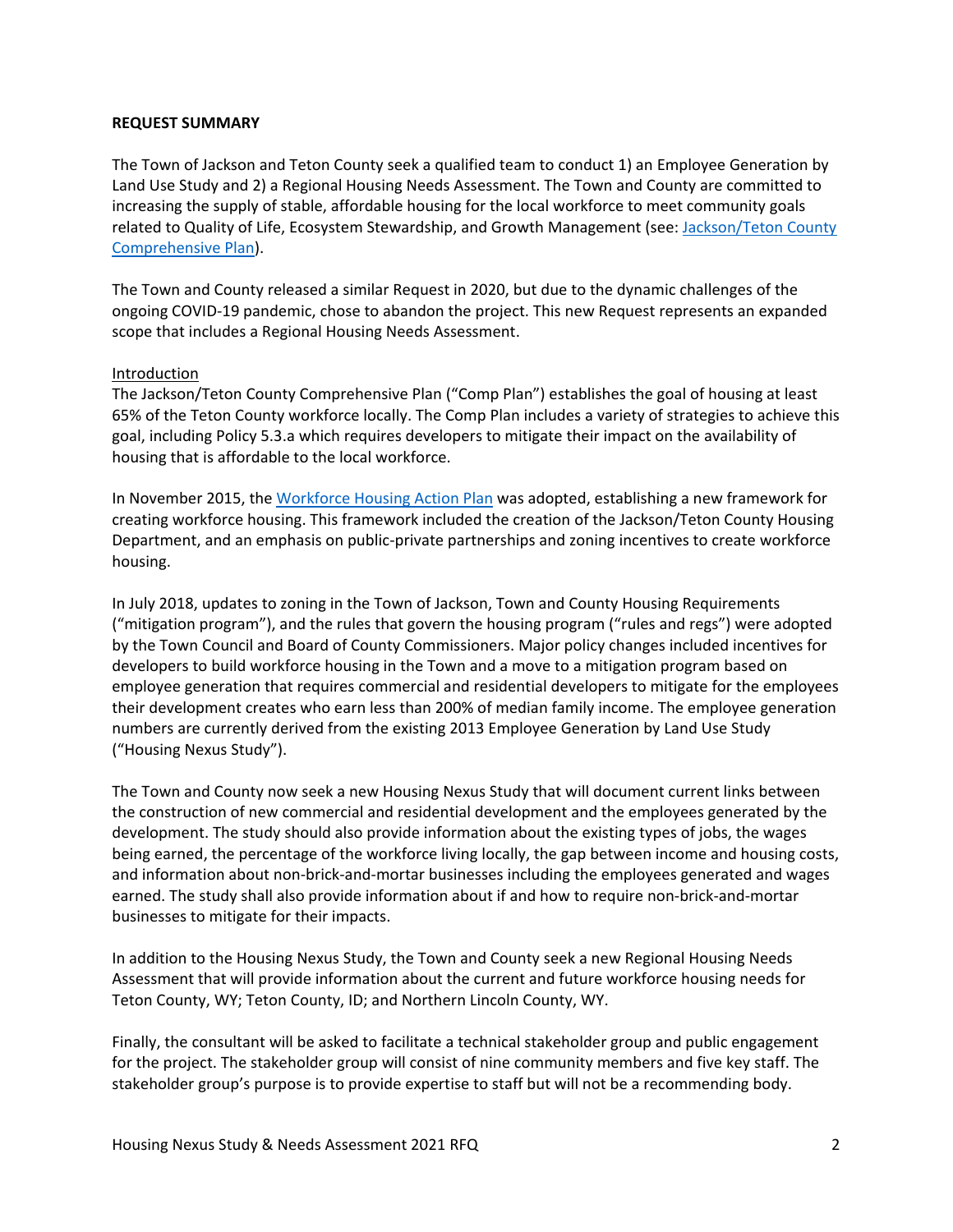## **Key Issues for Consideration**

- A) The key issues that should be addressed in the Housing Nexus Study include:
	- i. How many full-time and part-time jobs are being created by non-brick-and-mortar businesses in Teton County, WY, what are the wages being earned by these employees, and where are the jobs located? How many full-time and part-time employees are being generated by non-brick-and-mortar businesses? Can these businesses be required to mitigate for their impacts through housing requirements? If not, what are other ways they can be required to mitigate for their impacts?
	- ii. How many full-time, part-time, and seasonal employees are generated by the construction of new commercial and all other nonresidential development including, but not limited to institutional, governmental, and quasi-governmental uses in Teton County, WY? This should be broken out by type of new development and job sector.
	- iii. How many full-time, part-time, and seasonal employees are generated by the construction of new residential development in Teton County, WY? This should be broken out by type of new development and job sector.
	- iv. How many full-time and part-time employees are generated by residential uses? This should be broken out by type of residential use and appraised value of residential use.
	- v. What are the types of full-time, part-time, and seasonal jobs that exist today in Teton County, WY and what are the wages being earned? How many jobs, on average, does a working adult hold?
	- vi. What is the percentage of employees working for Local Businesses as defined by the [Housing Rules and Regulations](http://jhaffordablehousing.org/1790/Housing-Department-Rules-Regulations) living locally (in Teton County, WY)? This should be presented as an annual number and as seasonal (spring, summer, fall, winter) numbers and job sector.
	- vii. What is the current gap between income and housing affordability in Teton County, WY? This should be broken out into ownership and rental for single and multifamily.
- B) The key issues that should be addressed in the Regional Housing Needs Assessment include:
	- i. Review of existing housing conditions (amount, type, age, etc.) for Teton County, WY; Teton County, ID; and Northern Lincoln County, WY.
	- ii. Demographic review current and future for Teton County, WY; Teton County, ID; and Northern Lincoln County, WY.
	- iii. Housing Market Analysis for Teton County, WY; Teton County, ID; and Northern Lincoln County, WY.
	- iv. Workforce Housing Demand current and future for Teton County, WY; Teton County, ID; and Northern Lincoln County, WY.
	- v. Current resident workforce information for Teton County, WY; Teton County, ID; and Northern Lincoln County, WY.
	- vi. Current commuter demographics. Describe who the in-commuters to each county are and who the out-commuters are for each county. Estimate how much commuters are spending to commute per route. Describe where commuters would like to live – where they work, where they currently live, or elsewhere.
	- vii. Existing Workforce Housing Stock for Teton County, WY; Teton County, ID; and Northern Lincoln County, WY. This should include deed restricted, land development restricted, and employer restricted units. This should also include market homes that are currently serving the workforce.
	- viii. Anticipated retirement rates for Teton County, WY; Teton County, ID; and Northern Lincoln County, WY.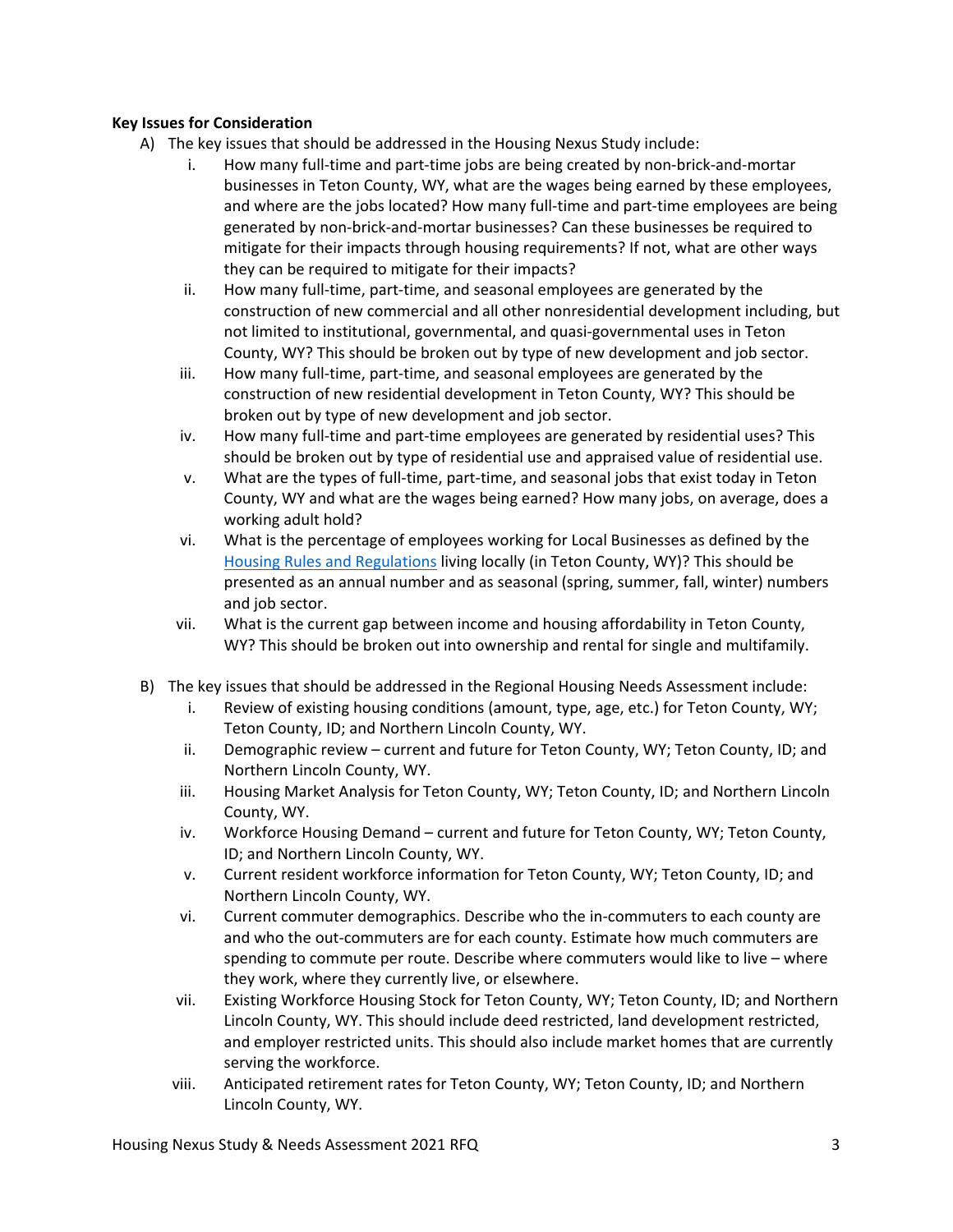- ix. Anticipated workforce housing leakage due to redevelopment, sale, or conversion to short-term rental for Teton County, WY; Teton County, ID; and Northern Lincoln County, WY.
- x. Workforce housing demand estimates (number of units, types of units, affordability of units) for the next 20 years for Teton County, WY; Teton County, ID; and Northern Lincoln County, WY.
- xi. The amount and location of housing allowed by current zoning in Teton County, WY; Teton County, ID; and Northern Lincoln County, WY.
- xii. If surveys will be utilized in this work, please explain how you will incentivize businesses, employees, and households to participate.
- xiii. Please explain how you will ensure all segments of the population are represented in your work.

### **RFQ REQUIREMENTS**

The Teton County Board of County Commissioners and Jackson Town Council have approved the following timeline for this RFQ:

| <b>RFQ Release</b>         | March 2, 2021    |
|----------------------------|------------------|
| <b>Submission Deadline</b> | April 2, 2021    |
| <b>Contract Award</b>      | April 19, 2021   |
| Project Initiation         | May 3, 2021      |
| <b>Project Completion</b>  | February 1, 2022 |

Submissions are due April 2, 2021 by 4pm MST. Submissions received after 4pm on April 2<sup>nd</sup> will not be considered. Incomplete submissions will not be considered. Responses must be submitted through the Teton County [www.PublicPurchase.com](http://www.publicpurchase.com/) portal.

### **Proposals shall include the following information, in this order:**

#### A) Introductory Letter

Please include a letter of interest that clearly demonstrates the respondent's understanding of the project and interest in being considered for the project. The letter shall include the respondent's name, contact information, and primary contact name.

### B) Qualifications

- a. Proposed Project Team Please include a description of each team member, including: a resume, how s/he will participate in the project and her/his relevant experience. Please designate the Principal in Charge and the Project Manager for the contract. An organizational chart must be included.
- b. Firm/Team Experience
	- i. Please summarize your experience completing nexus studies and needs assessments and assessing housing impact fees on commercial and residential development.
	- ii. Please describe your team's experience working Teton County, WY; Teton County, ID; and/or Northern Lincoln County, WY.
	- iii. Please describe your team's experience working in similar communities where land scarcity and access to natural amenities drives job generation and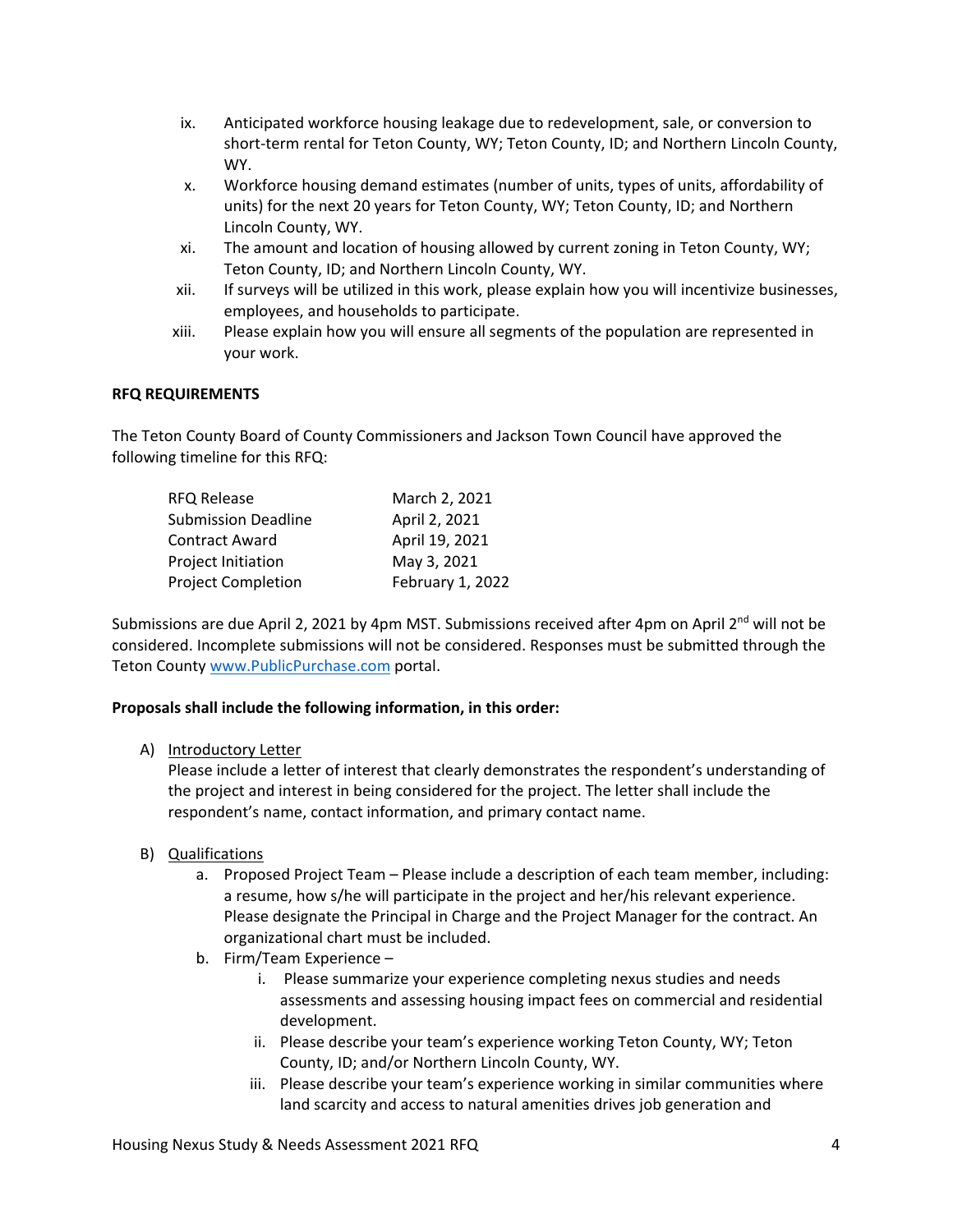commercial and residential development, and where there exists significant second home demand, second home population, and increasing affordability issues.

- iv. Please describe your team's experience working with multi-lingual, multicultural communities and how you have approached engaging these communities.
- v. Please describe any major challenges you faced while working on other nexus studies and how you addressed them.
- vi. Please describe any major challenges you faced while working on other housing needs assessments and how you addressed them.
- c. Legal Experience Please describe any legal experience your team has had with nexus studies. Please include information about any legal challenges your team has faced related to other nexus studies.
- d. References Please provide three (3) references for whom your team has provided similar services. List the name, address, email address and telephone number for each reference along with a brief description of the relevant work provided for each reference.
- e. Estimated range of fees anticipated based on your experience with similar work. Please include whether travel will be required and, if so, what the anticipated expenses associated with travel are. If your team is not locally based, would your team consider completing the work remotely?
- C) Process Proposal
	- a. Technical Approach and Methodology Please provide a brief explanation of the approach and methodology for completing the nexus study and needs assessment. Please include any peer reviews of the methodology/technique(s) proposed.
	- b. Schedule Please include a detailed project schedule with an initiation date of May 3, 2021. Please note all dates for key project milestones and deliverables along with any assumptions used to develop the schedule.
		- i. The team should assume at least one public outreach event for the needs assessment portion of the project.
		- ii. The team should assume at least one public hearing to present their findings.
	- c. Town/County Staff Support Please describe the type and amount of support you will require to complete this project. If possible, please note the timing for this work.

# **EVALUATION CRITERIA**

The initial review of submittals for completeness will be conducted by the Housing Director. All complete submittals will then be reviewed by the technical stakeholder group. Town and County Staff will bring forth a recommendation to the Board of County Commissioners and Town Council based on the following criteria:

- Proposed process 25%
- Experience and performance, including demonstrated ability to deliver high quality, advanced work for relevant projects that are similar in complexity and scope – 50%
- Proven ability to meet deadlines and control costs 10%
- Appropriate staffing resources to complete the scope of work within the timeframe proposed 15%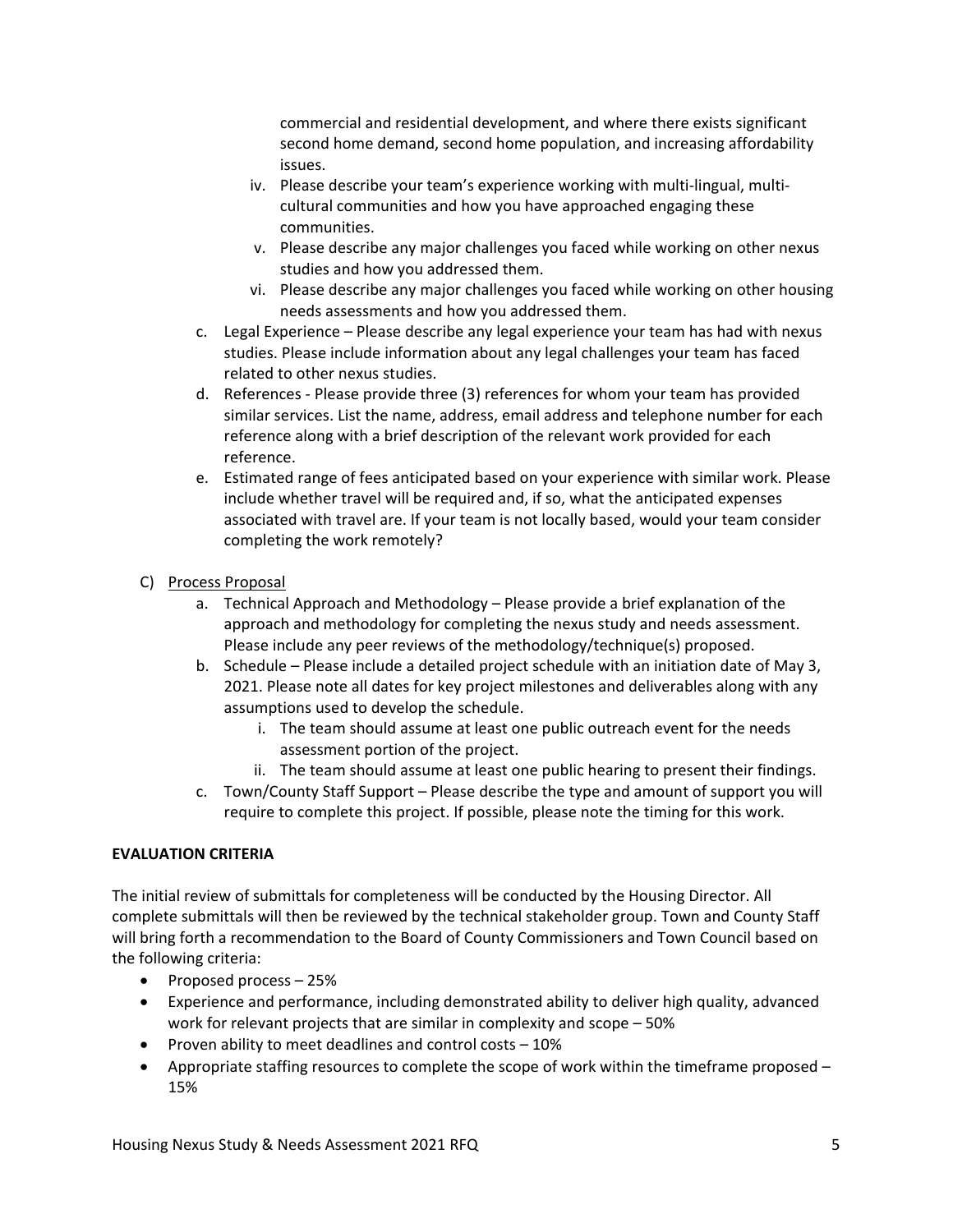Please note that the Town and County reserve the right not to choose anyone.

#### **RESOURCE DOCUMENTS**

All respondents are encouraged to review the following resource documents:

Jackson/Teton County Comprehensive Plan <http://jacksontetonplan.com/270/Comprehensive-Plan>

Jackson/Teton County Workforce Housing Action Plan <http://jacksontetonplan.com/202/Housing-Action-Plan>

Engage 2017: Housing Requirements <http://jacksontetonplan.com/161/Housing-Requirements>

Jackson/Teton County Housing Department Rules and Regulations <http://jhaffordablehousing.org/1790/Housing-Department-Rules-Regulations>

Town of Jackson Land Development Regulations

[http://jacksontetonplan.com/DocumentCenter/View/934/Town-of-Jackson-Land-Development-](http://jacksontetonplan.com/DocumentCenter/View/934/Town-of-Jackson-Land-Development-Regulations-PDF?bidId=)[Regulations-PDF?bidId=](http://jacksontetonplan.com/DocumentCenter/View/934/Town-of-Jackson-Land-Development-Regulations-PDF?bidId=)

Teton County Land Development Regulations

[http://jacksontetonplan.com/DocumentCenter/View/932/Teton-County-Land-Development-](http://jacksontetonplan.com/DocumentCenter/View/932/Teton-County-Land-Development-Regulations-PDF?bidId=)[Regulations-PDF?bidId=](http://jacksontetonplan.com/DocumentCenter/View/932/Teton-County-Land-Development-Regulations-PDF?bidId=)

Annual Indicator Reports <http://jacksontetonplan.com/35/Community-Monitoring>

2013 Employee Generation by Land Use Study [http://jhaffordablehousing.org/DocumentCenter/View/2632/2013-Employee-Generation-by-Land-Use-](http://jhaffordablehousing.org/DocumentCenter/View/2632/2013-Employee-Generation-by-Land-Use-Study-Nexus-Study-PDF)[Study-Nexus-Study-PDF](http://jhaffordablehousing.org/DocumentCenter/View/2632/2013-Employee-Generation-by-Land-Use-Study-Nexus-Study-PDF) 

2014 Western Greater Yellowstone Region Housing Needs Assessment [http://jhaffordablehousing.org/DocumentCenter/View/2635/2014-Western-Greater-Yellowstone-](http://jhaffordablehousing.org/DocumentCenter/View/2635/2014-Western-Greater-Yellowstone-Regional-Housing-Needs-Assessment-PDF)[Regional-Housing-Needs-Assessment-PDF](http://jhaffordablehousing.org/DocumentCenter/View/2635/2014-Western-Greater-Yellowstone-Regional-Housing-Needs-Assessment-PDF)